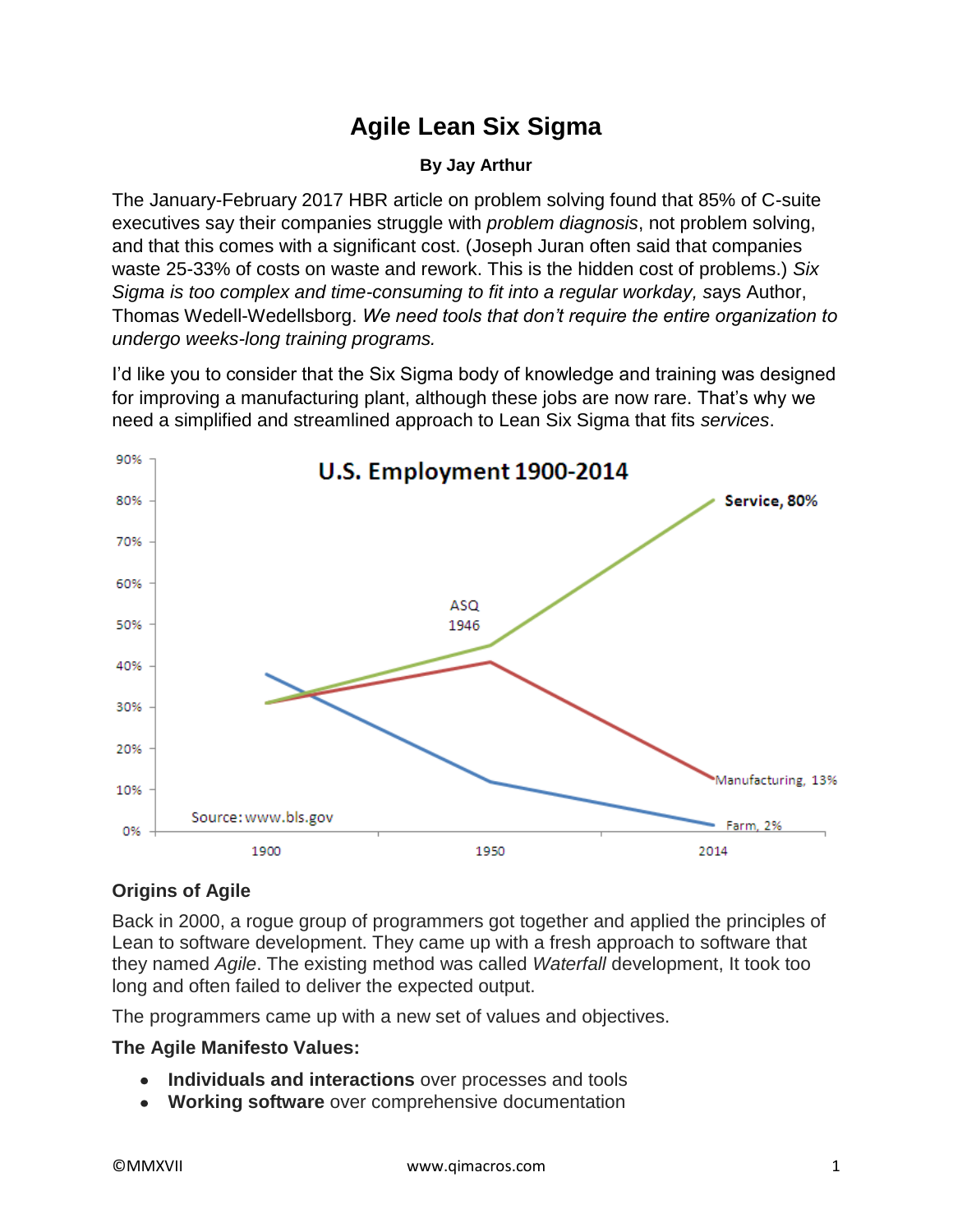- **Customer collaboration** over contract negotiation
- **Responding to change** over following a plan
- **Numerous small experiments** over a few large bets
- **Testing and data** over opinions and habits (sounds like Six Sigma doesn't it?)
- **Engagement and transparency** over posturing

I believe that we can adapt these values to Lean Six Sigma:

# **The Agile Lean Six Sigma Manifesto Values:**

- **Results** over rigor
- **Working improvements** over comprehensive documentation
- **Cross-functional collaboration** over silo analysis
- **Responding to change** over following a plan
- **Numerous small experiments** over a few large bets
- **Testing and data** over opinions and conventions
- **Engagement and transparency** over posturing

# **Lean Six Sigma Agile Manifesto**

By changing one word, *software* to *improvement,* I believe we can also adapt the Agile Manifesto. The Lean Six Sigma Agile Manifesto is based on twelve principles:

- 1. Satisfy customers by early and continuous delivery of valuable [improvements]
- 2. Welcome changing requirements, even late in the [improvement]
- 3. Deliver working [improvements] frequently (in hours or days rather than weeks)
- 4. Close, daily cooperation between business people and [improvers]
- 5. Build projects around motivated individuals, who should be trusted
- 6. Face-to-face conversation is the best form of communication (co-location)
- 7. Working [improvement] is the primary measure of progress
- 8. Sustainable [improvements], able to maintain a constant pace
- 9. Continuous attention to technical excellence and good design
- 10.Simplicity—the art of maximizing the amount of work *not done*—is essential
- 11.Best architectures, requirements, and designs emerge from self-organizing teams
- 12.Regularly, the team reflects on how to become more effective and adjusts accordingly

# **Hacking Lean Six Sigma**

*Hackers try to build the best services over the long term by quickly releasing and learning from smaller iterations rather than trying to get everything right all at once.* -Mark Zuckerberg – *The Hacker Way* [\(https://www.wired.com/2012/02/zuck-letter/\)](https://www.wired.com/2012/02/zuck-letter/)

*Hackers would rather just prototype something and see what works.*

*The spirit of hacking [can] be adapted and applied to general business management, not just technical innovation.* Scott Brinker – Hacking Marketing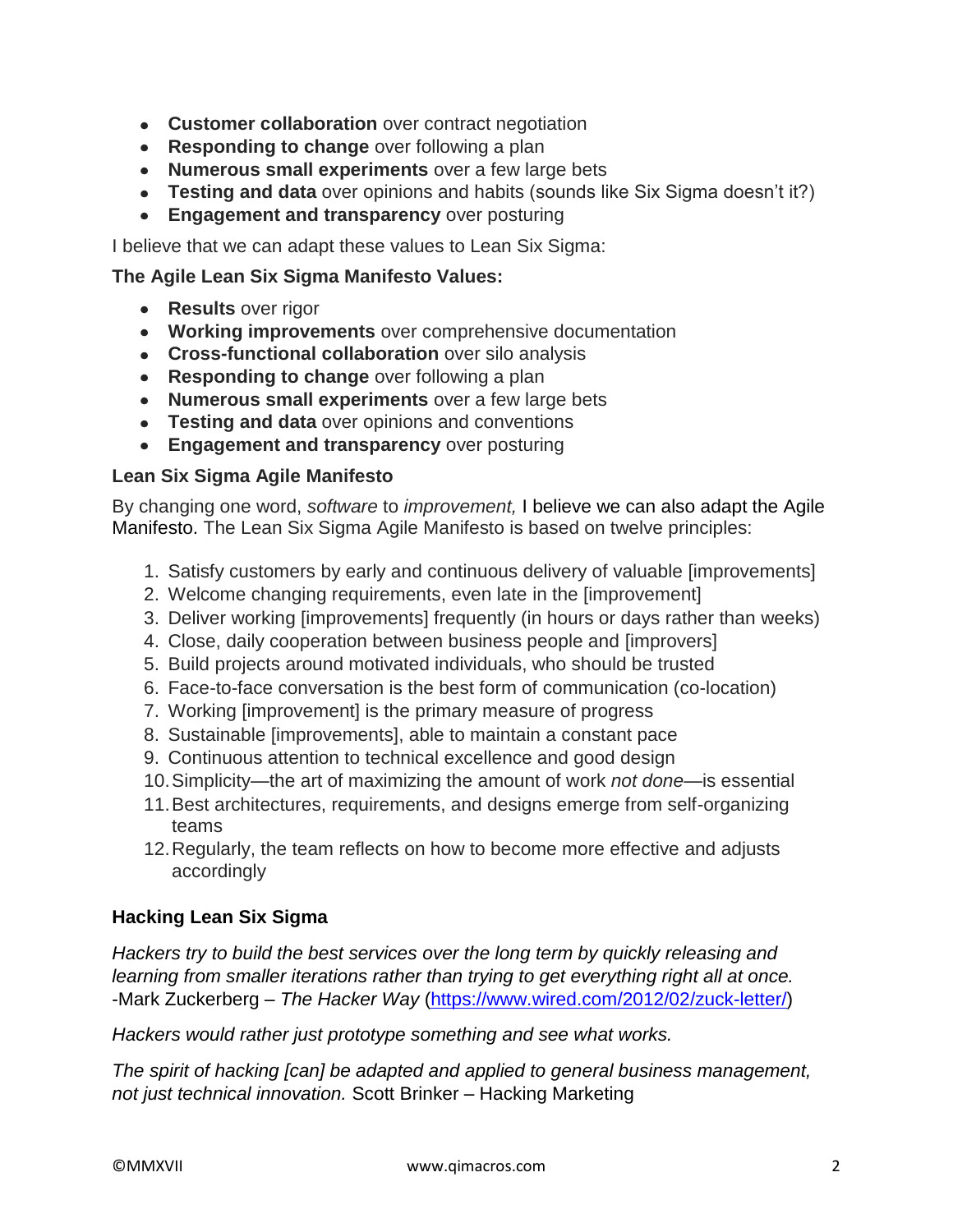Modern performance improvement has a lot in common with software development.

# **Parallel revolutions**

- From rigid processes to agile
- From maintaining the status quo to accelerating speed and adaptability
- From big projects to evolving customer experiences
- From silos to engagement
- From complexity to simplicity

# **Hacking Lean**

Is it possible to accelerate the adoption and use of Lean methods and tools by *hacking Lean*? By *hacking*, I mean the good kind of hacking—simplifying, streamlining and optimizing the methods and tools to maximize results with minimal investment. I believe the answer to this question is YES!

While Lean came from the world of manufacturing—the Toyota Production System (TPS), 80 percent of American businesses are service businesses. Can these businesses use a subset of Lean to maximize performance? Yes, again.

We now live in a digital world. The key characteristics of the digital world, according to Scott Brinker, author of *Hacking Marketing* are speed and adaptability. Brinker says the challenges in a digital world are:

- 1. How do we execute faster?
- 2. How do we resist unwise knee-jerk reactions or overheated churn?

If you look at Lean Six Sigma training, it is essentially unchanged for decades. I believe that this model no longer serves U.S. service businesses and slows the tempo of change.

# **DOWNTIME**

The speed bumps of Lean use the acronym DOWNTIME:

- **•** Delay
- Overproduction
- Waste and Rework
- Non-value-added processing
- Transportation
- Inventory
- **Movement**
- Employee creativity (unused)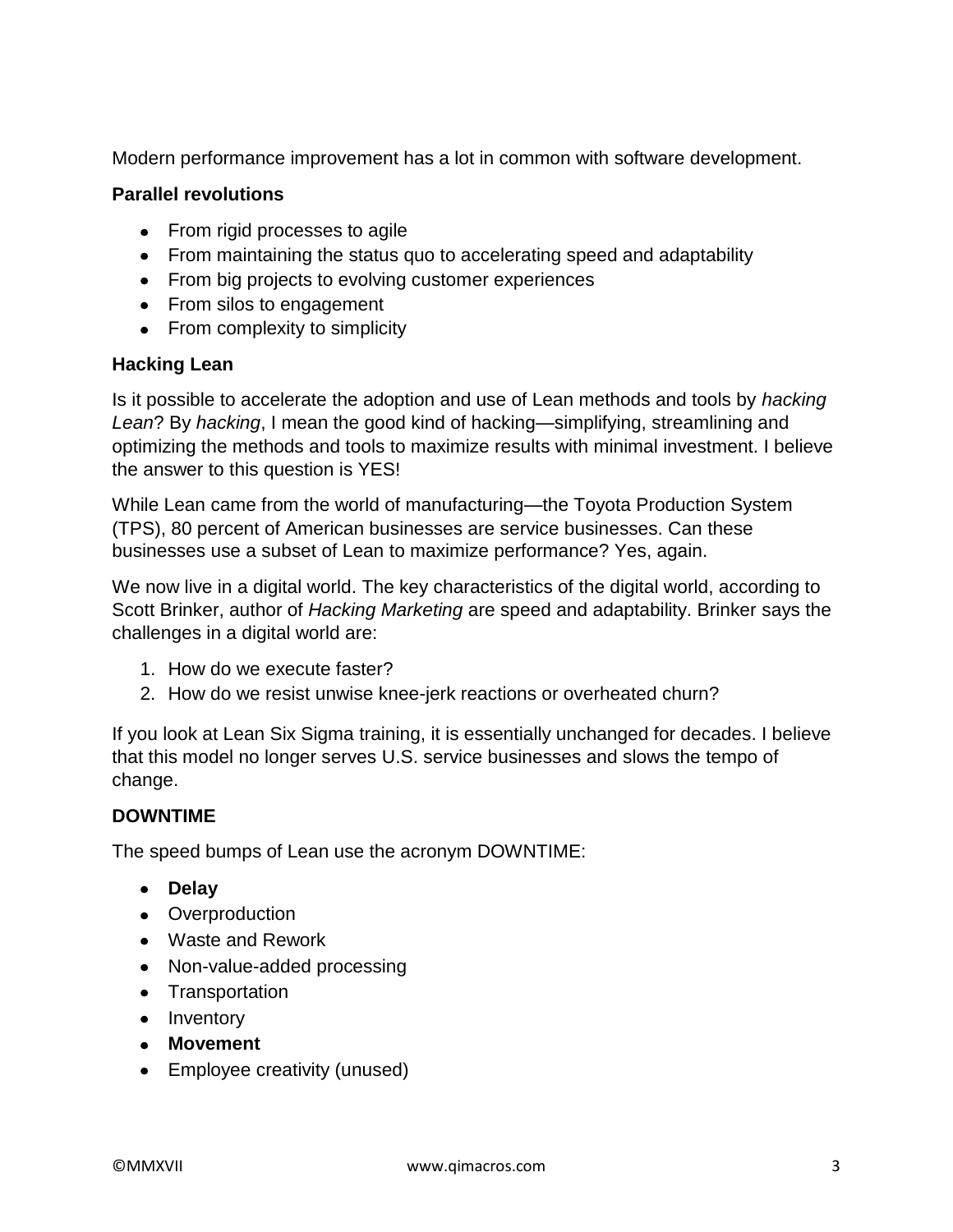In manufacturing companies, most of the unnecessary delays and movement have been eliminated from the factory floor. But in service companies, delays between processing steps represent the vast majority of performance problems. To eliminate unnecessary delays, employees only need two tools: value stream mapping and spaghetti diagramming to redesign process flow and movement.

That's it! That's all you need to start hacking Lean in a service environment. Joseph Juran said: "Vital few, trivial many." It applies to methods and tools as well as improvements.

# **Lean Sprints**

The week-long Kaizen blitz is a thing of the past unless you work someplace where you can shut down for five days. You just can't shut down a nursing unit for a week. You have to transform the unit in operation. This suggests the need for an *agile* approach to improvement. What is *agile*? A method that "is characterized by the division of tasks into short phrases of work and frequent reassessment and adaptation of plans." In other words, a *sprint*.

Using a 1-2 hour *timebox*, focus on one element of improvement at a time. A series of these low-stake bets will find the best solution more quickly.

All you need are a pad of Post-it® Notes and a flipchart to map the process flow or movement. This can be done in less than an hour. Once you know the current state, you can design a desired state that eliminates delay and movement. This can also be done in less than an hour. Then it's just a matter of changing procedures and layouts to achieve the desired state. Some can be done immediately; some may take a while.

In an hour or less, I've seen nurses redesign a nursing unit in ways that reduce nurse travel by 50 percent or more. This means more time with patients, better patient outcomes, better patient satisfaction and better nursing satisfaction.

In an hour or two, I've seen a computer operation group rethink nightly batch processing and reduce the cycle time from nine hours to one.

Eliminating unnecessary delays and movement will automatically reduce waste and rework because you eliminate the opportunity to miss a step or do a step twice. It may automatically reduce overproduction, inventory and non-value-added processing.

It doesn't matter what service you provide, there's always a way to reduce unnecessary delay and movement. And when there's nothing left to improve, turn your attention to the other elements of DOWNTIME.

EIEIO – Experiment - improve early, improve often

# **Hacking Six Sigma**

Is it possible to accelerate the adoption and use of Six Sigma methods and tools by *hacking Six Sigma*? I believe the answer to this question is YES!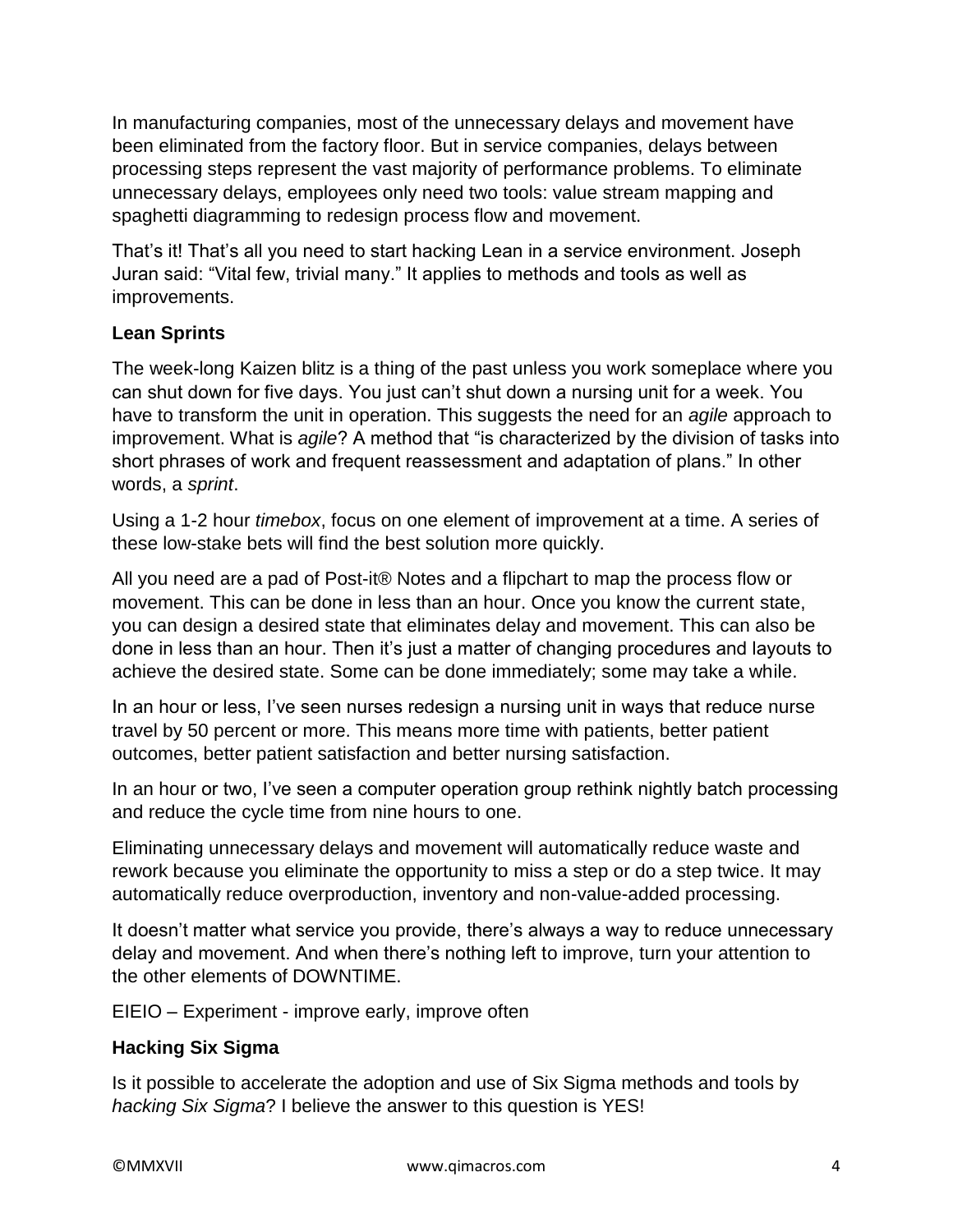While Lean Six Sigma came from manufacturing, 80 percent of American businesses are service businesses. Can these businesses use a subset of Lean Six Sigma methods and tools to maximize results? Yes, again.

Traditional Lean Six Sigma implementations take months or even years to see results:



Agile Lean Six Sigma training takes a different approach. Using existing defect data and software, we can train employees in a day or less *and* solve real problems:

# Agile Lean Six Sigma

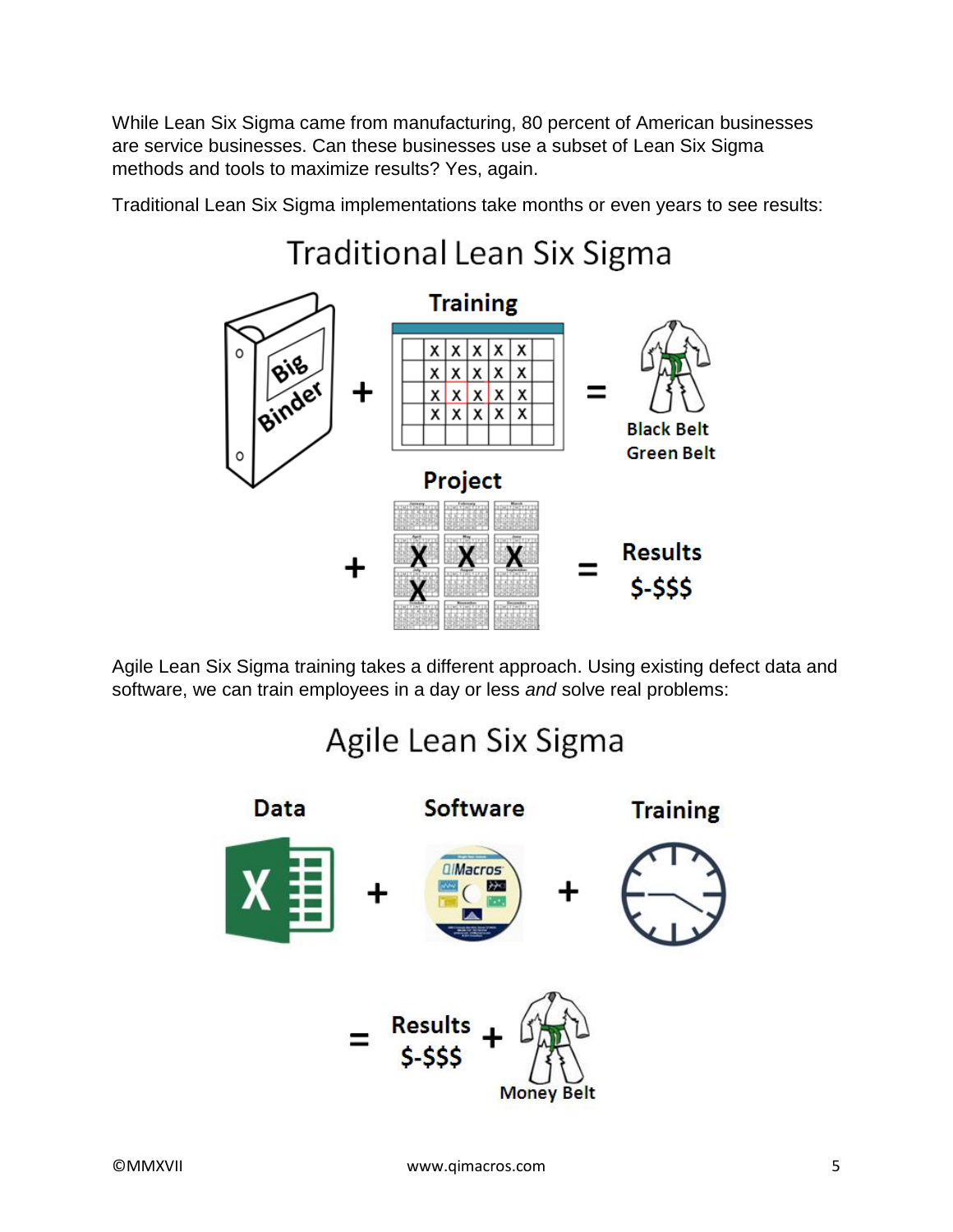*Hacking is the art of invention*. – Scott Brinker

*Hacking just means building something quickly or testing the boundaries of what can be done*.

-Mark Zuckerberg – *The Hacker Way*

**Recommendation:** Stop managing for activities (teams started) and start managing for outcomes (bottom-line, profit-enhancing results).

# **Vital Few, Trivial Many**

A handful of tools will solve most business problems, especially in service industries:

- PivotTables to find the *invisible low-hanging fruit*
- Control Charts XmR chart of defect rates
- Pareto Charts  $-$  Types of defects
- Histograms cycle (turnaround) times
- Fishbone (Ishikawa) Diagrams root cause analysis
- Countermeasures and Action Plans (Matrices)

I have found that these five tools will diagnose and solve the vast majority of operational problems. Are there more *complicated* problems that need more exotic tools? Of course there are, but first solve all of the *uncomplicated* problems.

#### **Agile Principles**

Under an agile business management model, agile techniques, practices, principles and values are expressed across five domains:

- 1. **Cross-functional engagement** to embed customers and suppliers within any project process to share accountability for product/service improvement.
- 2. **Facilitation-based management** adopting agile management models to facilitate the day-to-day operation of teams.
- 3. **Agile work practices** adopting specific iterative and incremental work practices.
- 4. **An enabling organizational structure** with a focus on staff engagement, personal autonomy and outcomes based governance.
- 5. **An education model** that blends agile practices and philosophies to create micro-schools that emphasize collaborative culture creation and self-directed learning.

**Agile Litmus Test** – From Agile Project Management for Dummies, Wiley, 2012

- 1. Does what we're doing at this moment support early and continuous delivery of valuable improvements?
- 2. Does our process welcome change and take advantage of change.
- 3. Does our process lead to and support the delivery of working improvement?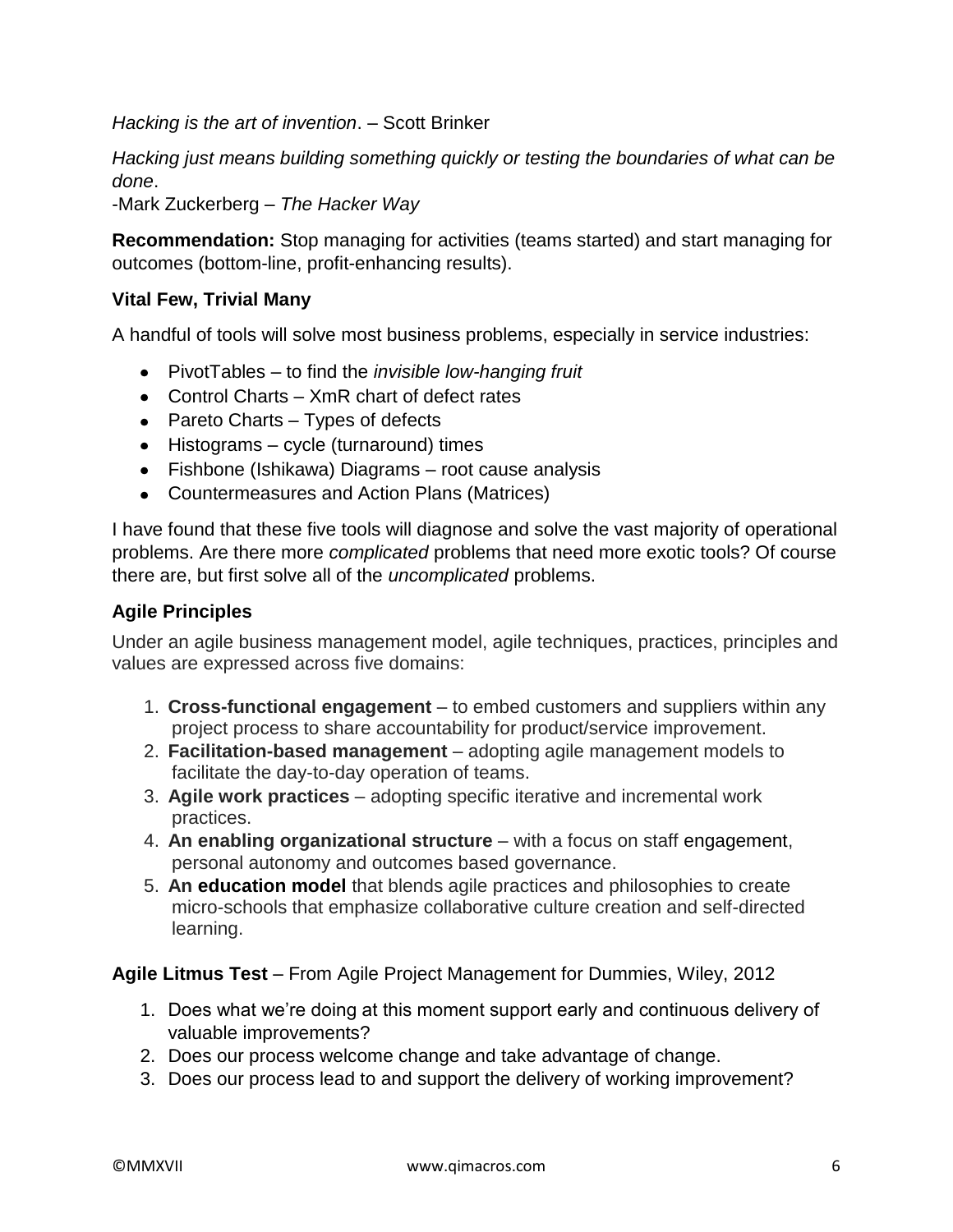- 4. Are improvers and doers working together daily? Are customers and stakeholders working closely with the team?
- 5. Does our environment give the improvement team the support it needs to get the job done.
- 6. Are we communicating face-to-face more than phone or email?
- 7. Are we measuring progress by the amount of working improvements produced?
- 8. Can we maintain this pace indefinitely?
- 9. Do we support technical excellence and good design that allows for future changes?
- 10.Are we maximizing the amount of work not done?
- 11.Is this development team self-organizing and self-managing? Does it have the freedom to succeed?
- 12.Are we reflecting at regular intervals and adjusting our behavior accordingly?

# **Benefits of Agile Lean Six Sigma**

- 1. Better improvements
- 2. Higher satisfaction
- 3. Higher team morale
- 4. Increased collaboration and ownership
- 5. More relevant metrics
- 6. Improved performance
- 7. Improved project predictability

# **Agile Metrics**

- Sprint success rates LSS velocity
- Defects
- Total project duration
- Time to implement
- Total project cost
- $\bullet$  ROI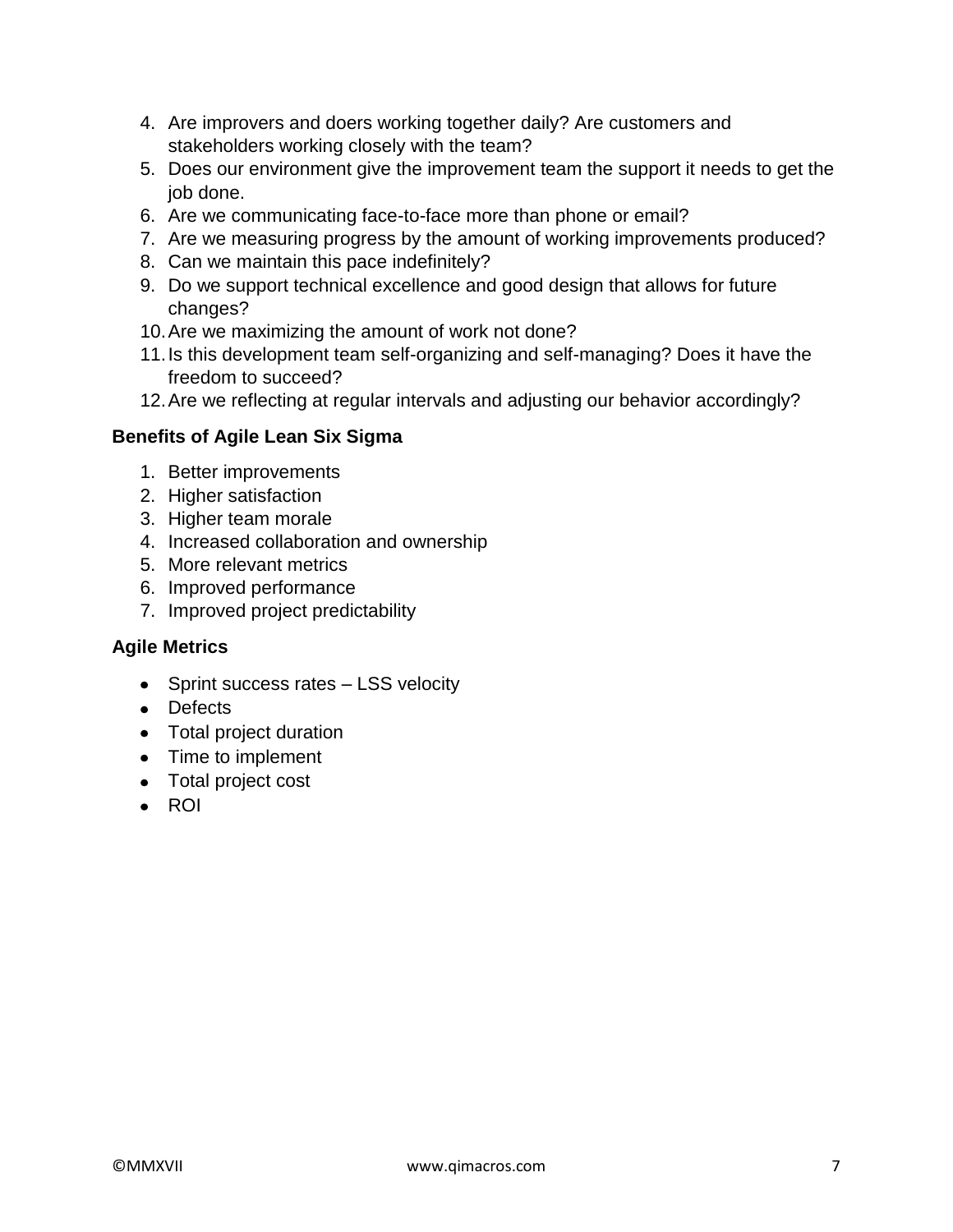# **How to Collapse the Lean Six Sigma Learning Curve**

Have you ever tried to learn something one way and found it too hard, but then you tried another way and it was easy? I grew up in Tucson, Arizona in the heart of the Sonoran desert. When I moved to Denver, my coworkers hauled me up to the ski slopes, helped me rent 5.5 foot skis and sent me off to the bunny hill for lessons. The instructors used the *snowplow* method to teach us how to ski—you shape the skis into an inverted V and bend your knees in to carve a turn. I couldn't get it.

A couple of years later, the ski club at Bell Labs invited me up to Vermont with the promise of a magical new way to learn to ski called *graduated-length* method. I started a 9am on 3.5 ft. skis. Graduated to 4.5 ft. skis by lunch. Moved up to 5.5 ft. skis the next morning. *I went from zero to hero in 24 hours*.

# *Can we do the same thing with Lean Six Sigma?*

The January-February 2017 HBR article on problem solving argues that Six Sigma is *too complex and time-consuming to fit into a regular workday. We need tools that don't require the entire organization to undergo weeks-long training programs.*

How do we solve the Six Sigma learning problem?

- First, remove everything that is purely manufacturing focused (e.g., hypothesis testing, DOE, etc.) because over 80% of U.S. employees work in service industries.
- Second, eliminate formulas and manual calculations. Six Sigma trainers forget that most people are *terrified* of math and statistics.
- Automate everything that can be automated.

# **How to Collapse DMAIC**

**Problem:** Most Six Sigma Training spends at least three days on the methods and tools of Define, Measure and Analyze. When you spread the training out over multiple days, it makes Six Sigma seem slow and cumbersome.

**Solution:** Use the QI Macros Data Mining Wizard on Raw Data

One minute of Data Mining Wizard to turn raw data into the PivotTables, control charts, Pareto charts and fishbones required for root cause analysis.



Two hours of understanding the output and selecting projects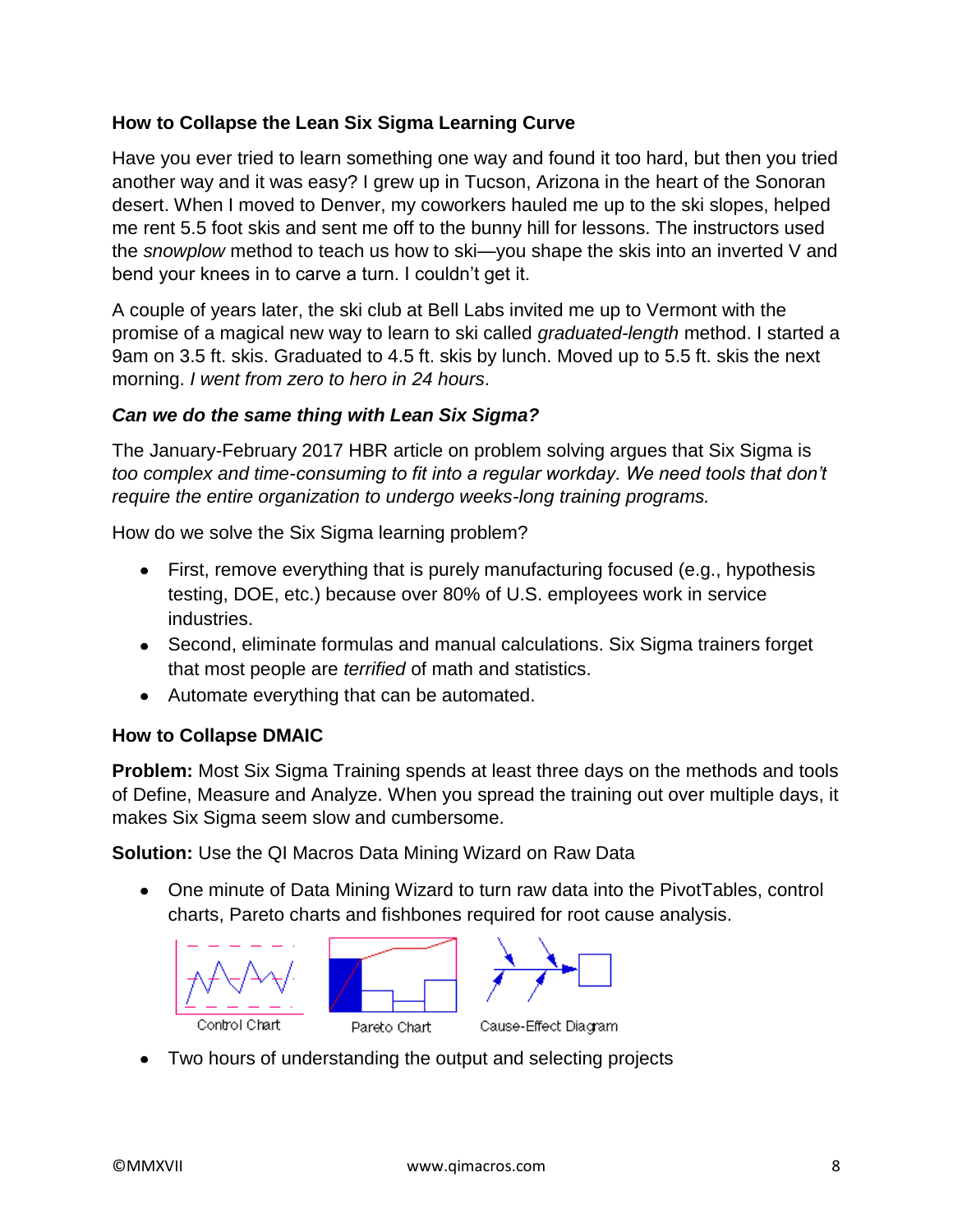# **How to Collapse Control Chart Training**

**Problem:** Five Day Control Chart Classes focus on manually calculating and drawing XmR, XbarR, XbarS, c, np, p, u charts. There is no reason to do this manually. I used to spend hours teaching people how to navigate a control chart decision tree; now I don't.

**Solution:** Use the QI Macros Control Chart Wizard to select the right chart automatically.

One minute using QI Macros Control Chart Wizard to create a control chart.



- Two hours of *understanding the patterns* in control charts:  $\bullet$ 
	- $\circ$  Special Causes out-of-control points that should only occur 3 times out of 1000 opportunities
	- $\circ$  Common Causes variation
	- $\circ$  Outcomes: 1) move the center line up or down, 2) reduce variation.





**Comparing Control Charts** 

Comparing Control Charts

Once people understand the patterns they are looking for and the outcomes to be achieved, they quickly orient themselves to figuring out how to *win the game*.

# **How to Collapse Capability Analysis**

**Problem:** Capability Analysis training that focuses on manually drawing histograms and calculating Cp, Cpk, Pp and Ppk.

**Solution:** Use the QI Macros Histogram or Capability Suite

- One minute to create a histogram or Capability Suite consisting of a control chart, histogram, normal probability plot and so on.
- Two hours of *understanding the patterns* in histograms:
	- o Capable/Not Capable (Cp>1, Cpk>1)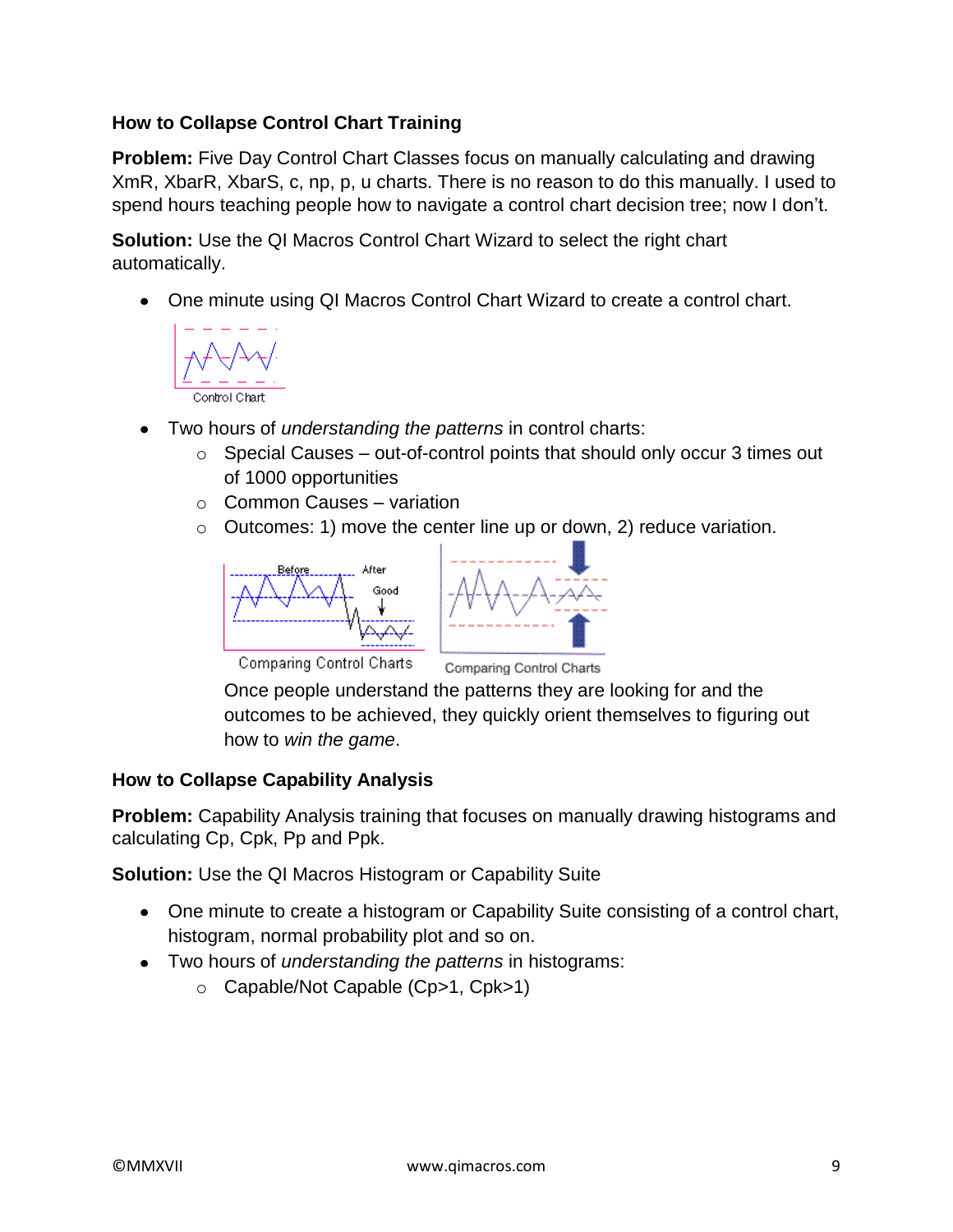o Outcomes: 1) center the data, 2) reduce variation.



Again, once people understand the desired transformation, they will figure out how to *win the game.*

o Consider using Weibull histogram for non-normal data if needed.

# **How to Collapse Hypothesis Testing**

**Problem:** Hypothesis testing mainly focuses on comparing central tendency and variation. This takes a day or more. Honestly, I've never used hypothesis testing because I don't work in manufacturing or research. I work on achieving business results: speed, quality and profitability.

**Solution:** Eliminate Hypothesis Testing all together. Stop trying to turn people into statisticians. If you must teach hypothesis testing, use the QI Macros Stat Wizard.

- One minute of Stat Wizard to do t-tests, F-tests, ANOVA, or Levenes test on sample data.
- One hour of understanding the results:
	- $\circ$  Forget the statistical jargon (e.g., "cannot reject the null hypothesis"), focus on results:
		- Means are the same or different
		- Variation is the same or different
		- **What to do in either case**

#### **Non-Normal Data**

**Problem:** People agonize over what kind of data they have and what to do with it.

**Solution:** Don't cover non-normal data. Control charts are robust to non-normal data. Service turnaround times are often non-normal, but the goal is to reduce variation and move the average.

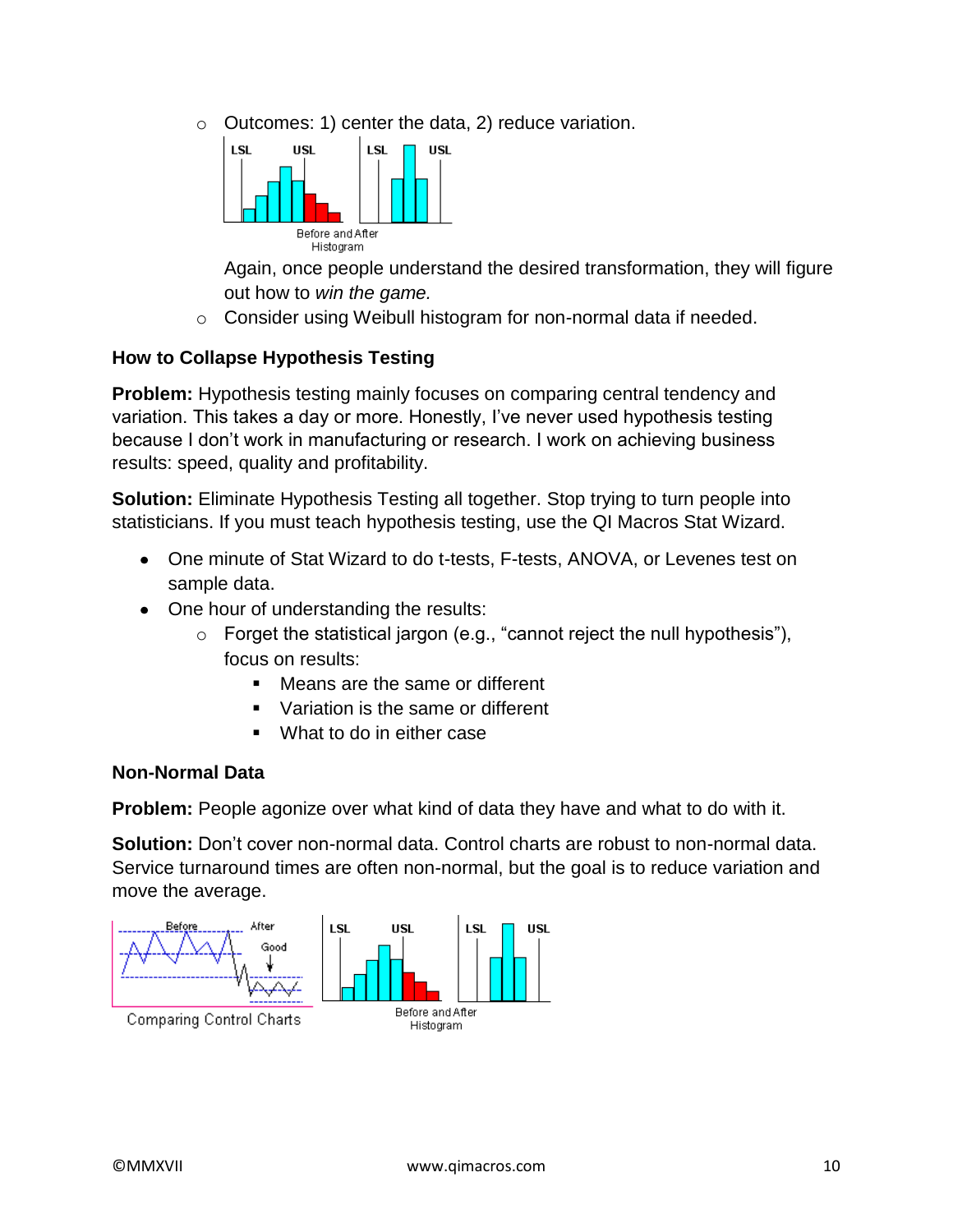# **Team Dynamics**

**Problem:** Most Six Sigma training includes topics like brainstorming, multivoting, team dynamics (form, storm, norm, perform), etc. I have found that given a meaningful project to work on, teams will jump into action.

**Solution:** *Let the data pick the project*. Teams should *never brainstorm what problem to solve, because they usually want to fix someone else—customers, suppliers, management or subordinates*. Instead, use the Data Mining Wizard to analyze raw data. The team will self-organize to solve the problems revealed. Only teach specific methods when they are needed for a real project.

# **Measurement Systems Analysis (MSA),**

**Problem:** Most Six Sigma courses teach MSA, GageR&R, Design of Experiments (DOE) and other complex tools only used on manufacturing factory floors.

**Solution:** Don't teach these methods to service companies. It's a waste of time and causes confusion. It's a form of *overproduction*, which violates a basic rule of Lean.

# **Six Sigma History**

**Problem:** Most Six Sigma courses teach the history of Six Sigma from Shewhart, Juran and Deming to the present.

**Solution:** Point people to excellent online references about this *if they want to know the history*.

# **Comparing Lean Six Sigma Bodies of Knowledge**

I took the ASQ LSS Yellow Belt Body of Knowledge (BOK) and stripped out everything *not* required to solve problems in a service environment. The word count dropped from 1281 words to 144, an 89% reduction. Think of it as *Leaning* Lean Six Sigma.

I believe that LSS Yellow Belt training is all that is required to solve the vast majority of problems facing American business. Anything else is overkill and problematic.

I did the same thing with the LSS Green Belt BOK. The word count fell from 3133 to 2178; a 30% reduction. I think GB and BB trainings are ideal for people who work on a manufacturing factory floor, but they represent less than 2% of the workforce. About 2% work in agriculture. Everyone else works in services.

When I went to college, I learned operations research, differential equations and all kinds of stuff that I might need. *I have never used any of it.* Similarly, teaching service employees how to improve a factory is a foolish waste of time, money and resources.

If we can get people using software to solve problems immediately using real data, they will embrace Lean Six Sigma and accelerate the quality transformation. So far, I have seen only limited signs of real improvement across many industries. Why not?